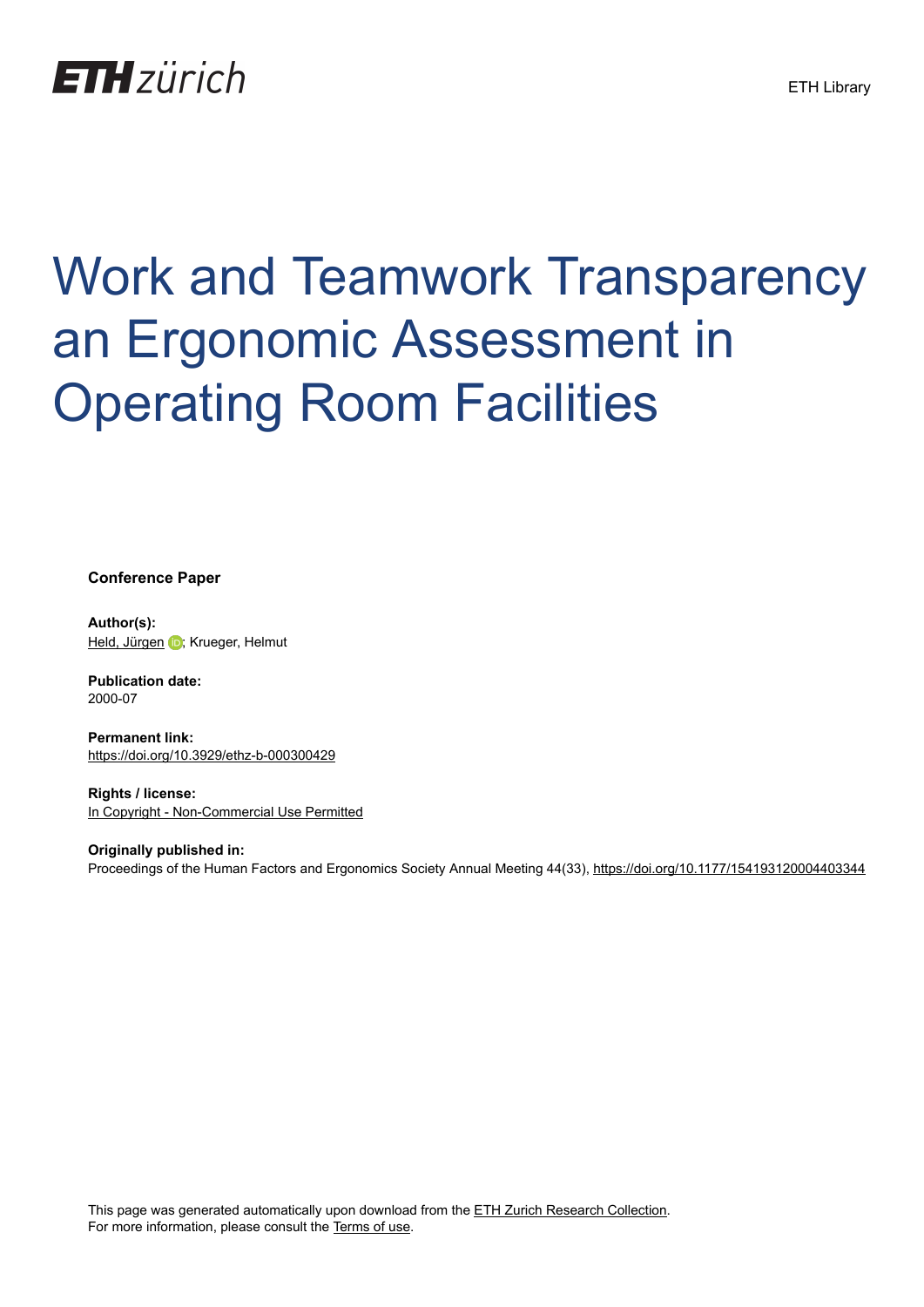### WORK AND TEAMWORK TRANSPARENCY<sup>1</sup> AN ERGONOMIC ASSESSMENT IN OPERATING ROOM FACILITIES

#### Jürgen Held and Helmut Krueger Institute of Hygiene and Applied Physiology Swiss Federal Institute of Technology Zurich, Switzerland

The objective is to analyse anaesthesia workplaces in a multidisciplinary operating room facility, to understand the causes for problematic work procedures and to decide for improvements. The analysis include: observations, computerised recording of tasks and movements with the FIT-System, video and photo documentation. Documents are designed to confront the users with their own work situation and to support the explication of their knowledge in a semi-structured interview.

The results are important lacks in: the misplaced devices outside of the human's zones of reach and view, the difficult procedures to attach the lines between the patient and the devices and inconsistent workplace layouts. The causes therefore are design decision faults during the installation of the facility. The decisions for improvements are: the development of a new concept for a flexible equipment positioning and the design of a tool for cable handling.

The discussion is, that from the project's beginning the users mentioned the handling of the cables and lines as the mainly cause for work difficulties. But the outstanding ergonomist had a broader view of problems. The used method invokes a mutual (ergonomist and users) learn process and results in a common understanding of the problem's background.

#### **INTRODUCTION**

#### **Where is the Patient? Where is Ergonomics?**

Operating Rooms (OR) are environments of high technology, where human operator or equipment failures have disastrous consequences for the patient's health. Here, as well as in intensive care facilities, an ergonomic design of the devices and the workplaces is related not only to the worker's health but although to the patient's safety. It guarantees the best and most economic use of the skills of physicians and nurses. Furthermore it results in a positive impact to the over all work quality and efficiency of the work procedure.

But the patient is often hidden by an high amount of randomly placed devices. The physician-machine interface mismatches most of the user's requirements and shows overall a lack of ergonomic and systematic concepts. The question is: Why? What are the reasons for mismatching ergonomic principles?

A project of workplace improvement was carried out to clarify this. Object of analysis are anaesthesia's workplaces in a multidiscipline surgery facility.

#### **METHOD**

- 1. Status quo analysis Inspection of the workplaces, observation of work procedures, photo/video documentation.
- 2. Work analysis with the FIT-System The FIT-System (Flexible Interface Technique) is for multi-purpose recording of observational data (Held & Krueger, 2000a). Objectives are:
	- − The anaesthetist's tasks during surgery.
	- − The team members movements during the process of patient preparation/induction.
	- − The distribution and allocation of tasks in the team work of preparation/induction.
	- − The observations (head movements) during the intra-operative work stage.

<sup>&</sup>lt;sup>1</sup> In: Proceedings of the IEA 2000/HFES 2000 Congress, Vol. 6, pp. 241 - 244.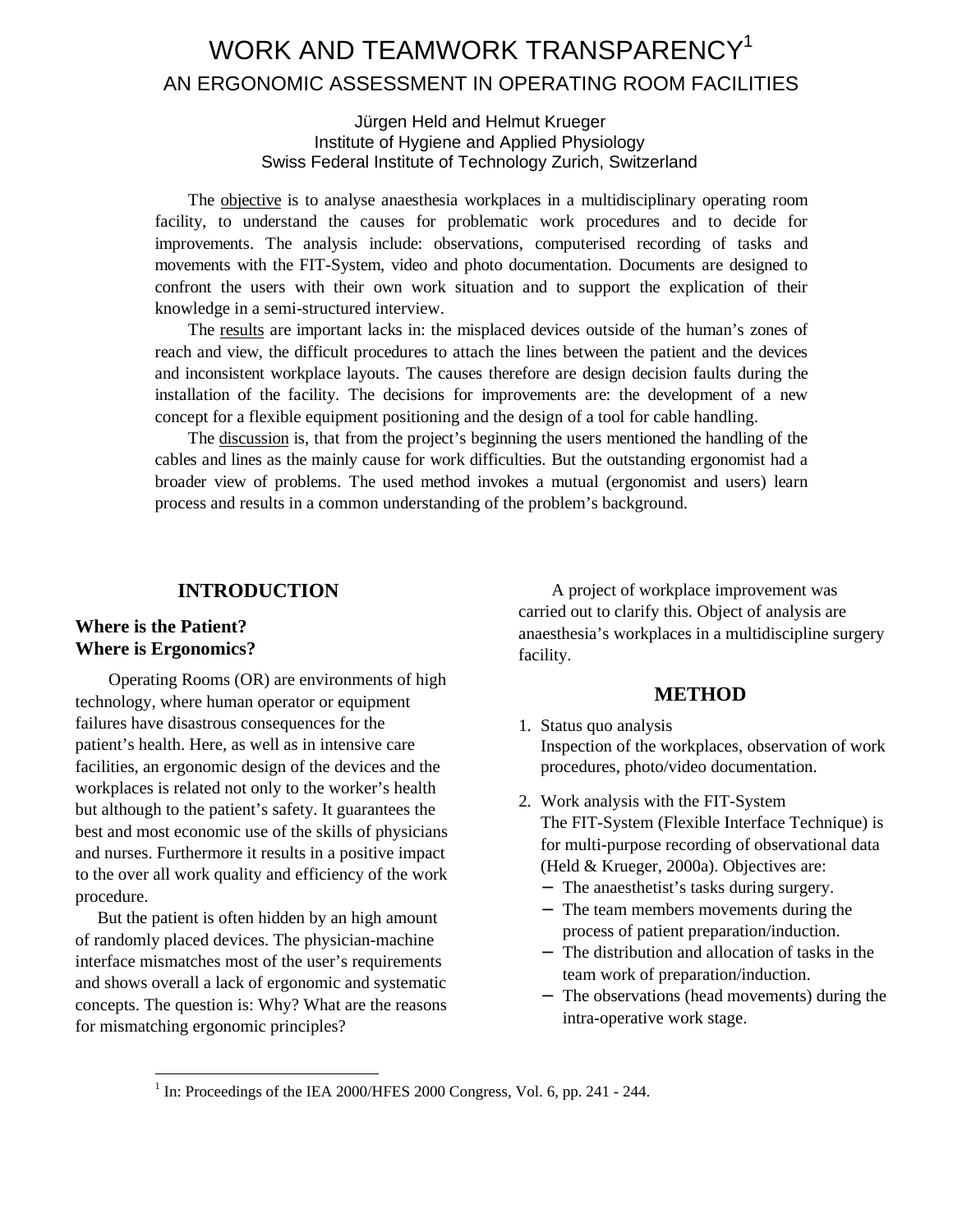#### 3. Expert-Users Interviews

A semi-structured or narrative interview with at all 22 questions. Three of them for a rating about the layout and the usability of the OR equipment. The rest for the description of work procedures, tasks classification, work problems and ideas of improvement. All questions are combined with material to show the context, i.e. photographs and layout plans. Interview duration is one hour.

#### **RESULTS**

#### **Status Quo Analysis**

The most important technical devices for the anaesthetist are the respirator and the monitor of the patient's vital signs. The status quo at all work places (8 operating rooms) shows, that the monitor is placed on a ceiling device. It's position is behind a beam of media support under the ceiling. The respirator stands on a moveable trolley on the floor (figure 1).



Figure 1: Status quo of work place layout in the OR. Entrance door (E), Anasthetist (A), Patient (P), Respirator (R), Monitor (M) and the media beam (MB) under the ceiling.

#### **FIT-System Analysis**

a) Time to tasks - intraoperative

In the four observations (routine cases), the anaesthetist spend during the surgical procedure 22% time (deviation 3%) for to control and manipulate the monitor and respirator and 26% time for the tasks related to the patient (figure 2).





b) Movements of team members



Figure 3: The walk of an anaesthetist during preparation and induction of the patient. Lines represent the paths, the numbers the frequencies of passages.

Ten anaesthesia teams were analysed. Each team includes an anaesthetist and one to two anaesthesia nurses. The results FIT-System analysis shows no correlation but a high diversification in the movements or links of the team members.

#### c) Observations - Head Movements

In a FIT-System inspection during surgery, the anaesthetists changes in 200 minutes 118 times his observation focus between patient and monitor. In a further inspection he changes his observation focus in 170 minutes 1200 times from one place to another. 208 head movementsbetween the monitor and the handheld protocol were registered in 57 intervals. d) Distribution of tasks in the team work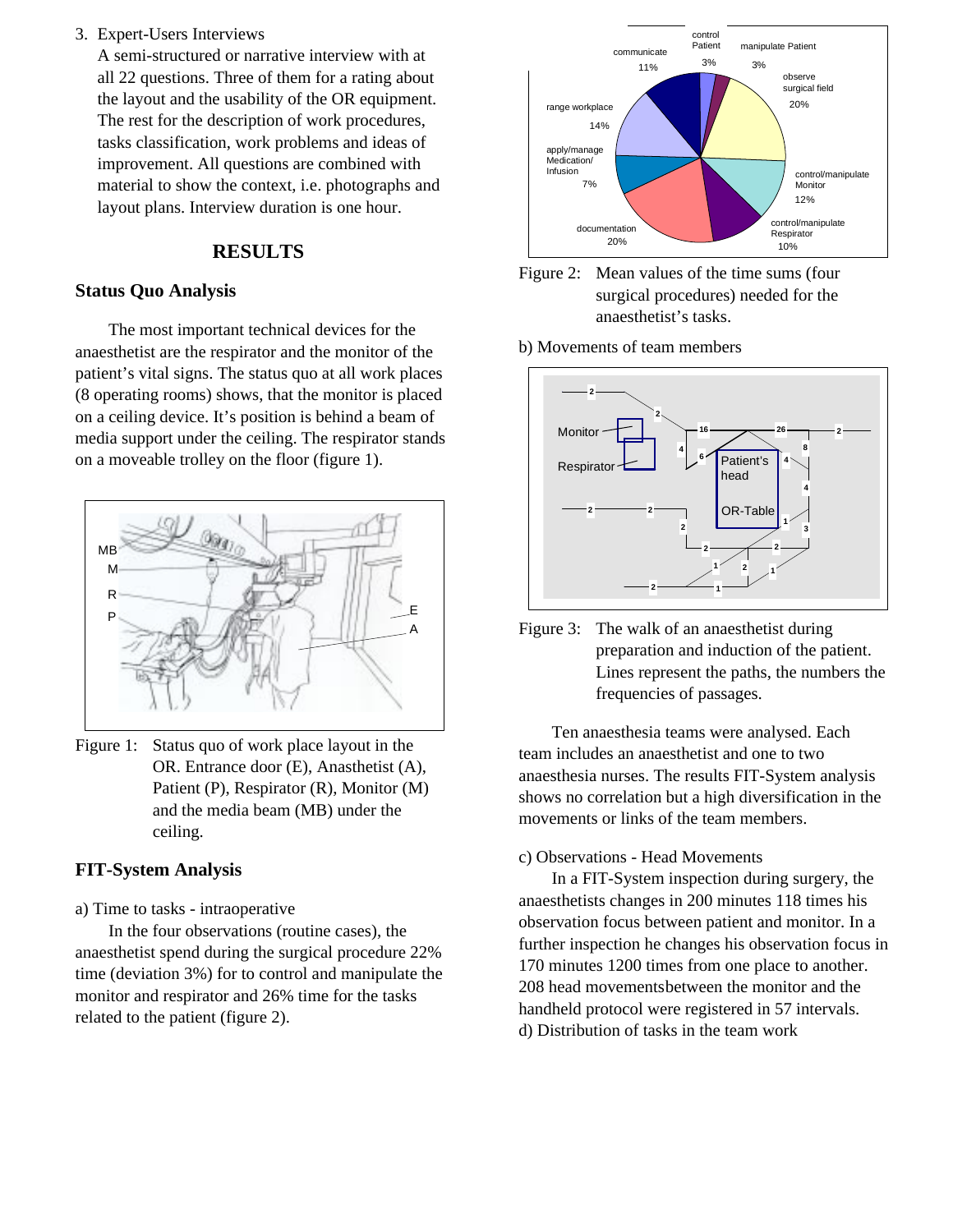The inspection of task to team member distribution shows an high amount of small activities. Dominant is the task, range the work place" (figure 4).



Figure 4: FIT-System teamwork analysis (extract) of the work process to prepare the patient and induct anaesthesia.

#### **Expert-User Interviews**

Interview partners were 18 physicians and nurses of the anaesthesia profession. On a five-item scale between: 1=good and 5=less good, 12 of 18 rated the equipment arrangement as good (mean rating: 1.6). In relation to this evaluation, the most important problem was mentioned in the difficult and time consuming cable and line attachment in the OR. But the positioning of the electronically devices was not mentioned as a reason for attachment difficulties. In contrary to this, the users gave in the more narrative and semi-structured part of the interview an high amount of comments and ideas of improvements for the device positioning.

#### **Visualisation of the analysis's results**

The results are presented to the anaesthetists and nurse anaesthetists at staff meetings (figure 5).

Consensus was the decision to develop a new concept for monitor positioning and to design a tool to facilitate the cable handling.

#### **DISCUSSION**

#### **The Speedometer at the Back Seat**

The anaesthetist has to observe a lateral workspace in the operating room of 140 degree.

There is no chance to place the monitor near to the patient because of the media beam who blocks the monitor at his position in the backstage. The monitor's screen is placed more than 6.5 ft. above the ground. In a lower position the monitor is an hindrance and causes head aches for the anaesthesia team members.

Monitor and other devices requires an high amount of time (figure 2). This and the frequency of observations make clear, that the work situation means driving a car while the speedometer is placed at the back seat.

#### **The Problem of Problem Recognition**

The interview results demonstrate that the expert's problem recognition (the monitor is the problem) had nothing together with the user's process of understanding (the spaghettis of cables are the problem). In this context any directive like: "Please change the monitor position!" must lead to a lack of acceptance of the proposed changes. At this point of the project it is as difficult to wait, as it is clear (for the ergonomist) that most problems mentioned by the users are connected to the layout of the work places.

But the project shows the advantage of patience in a mutual learning process in the interview sessions. The use of semi-structured questions and material, i.e. photographs, sketches and data from the FIT-System analysis supported the situation awareness and verbalisation of the user's knowledge. This effect can be described as "Thing-Think Interviews" (see figure 6).

#### **Time and Materials to Learn**

Compared to the approach of a traditional consultant ("You have to change the monitor"